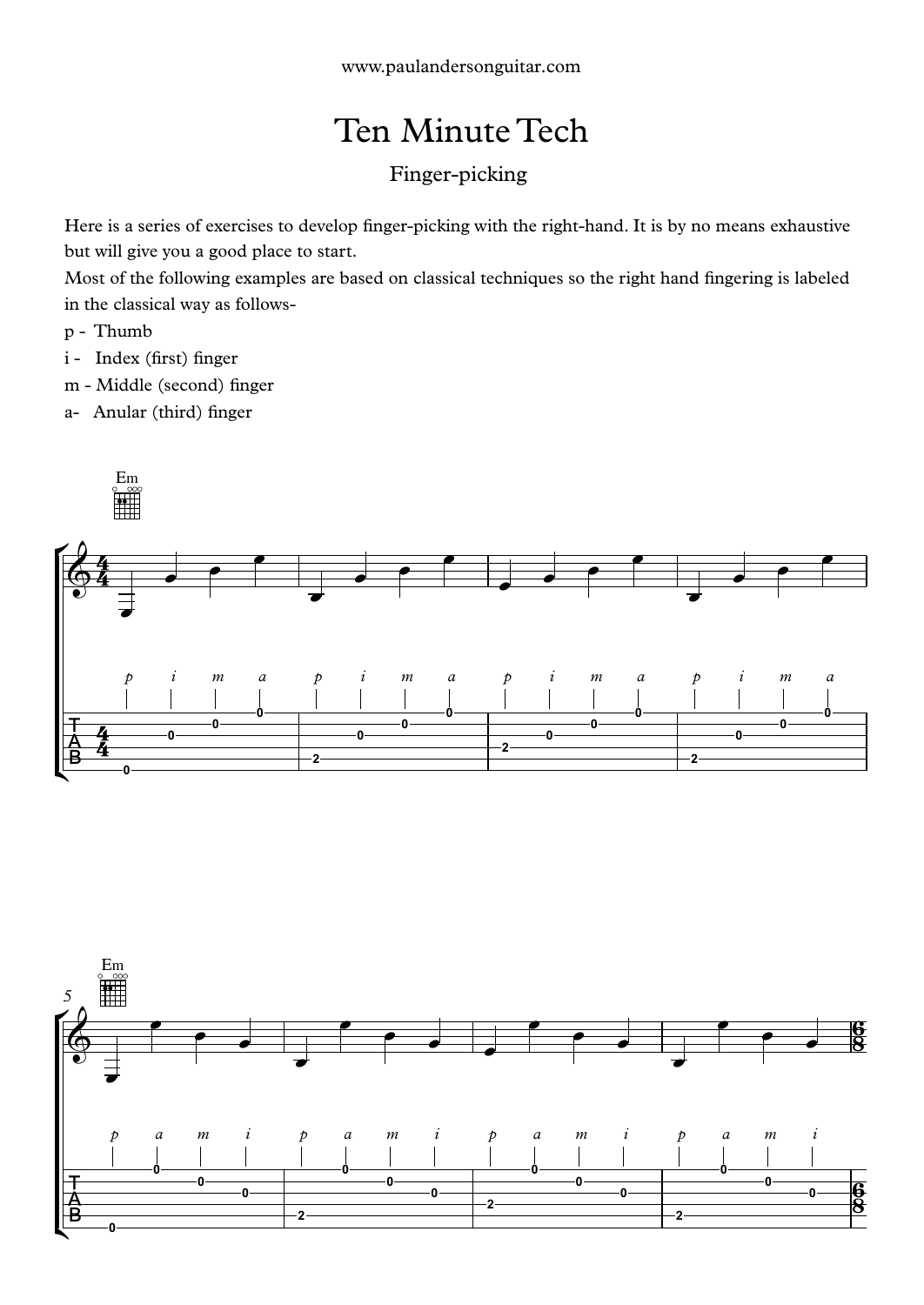Here the time signature changes from  $4/4$  to  $6/8$ . This means that instead of 4 crotchets (or whole beats) in a bar we have 6 quavers (or half-beats). Do not worry too much about this at the moment- just make sure all notes are exactly the same length and that the bass notes (ie the ones played by the thumb) are nice and strong.

Here you can count- 1,2,3,4,5,6.

Whilst counting, try and emphasise the 1 and the 4 of the bar slightly.This will help you stay in time and will give the music a rhythmic feel.